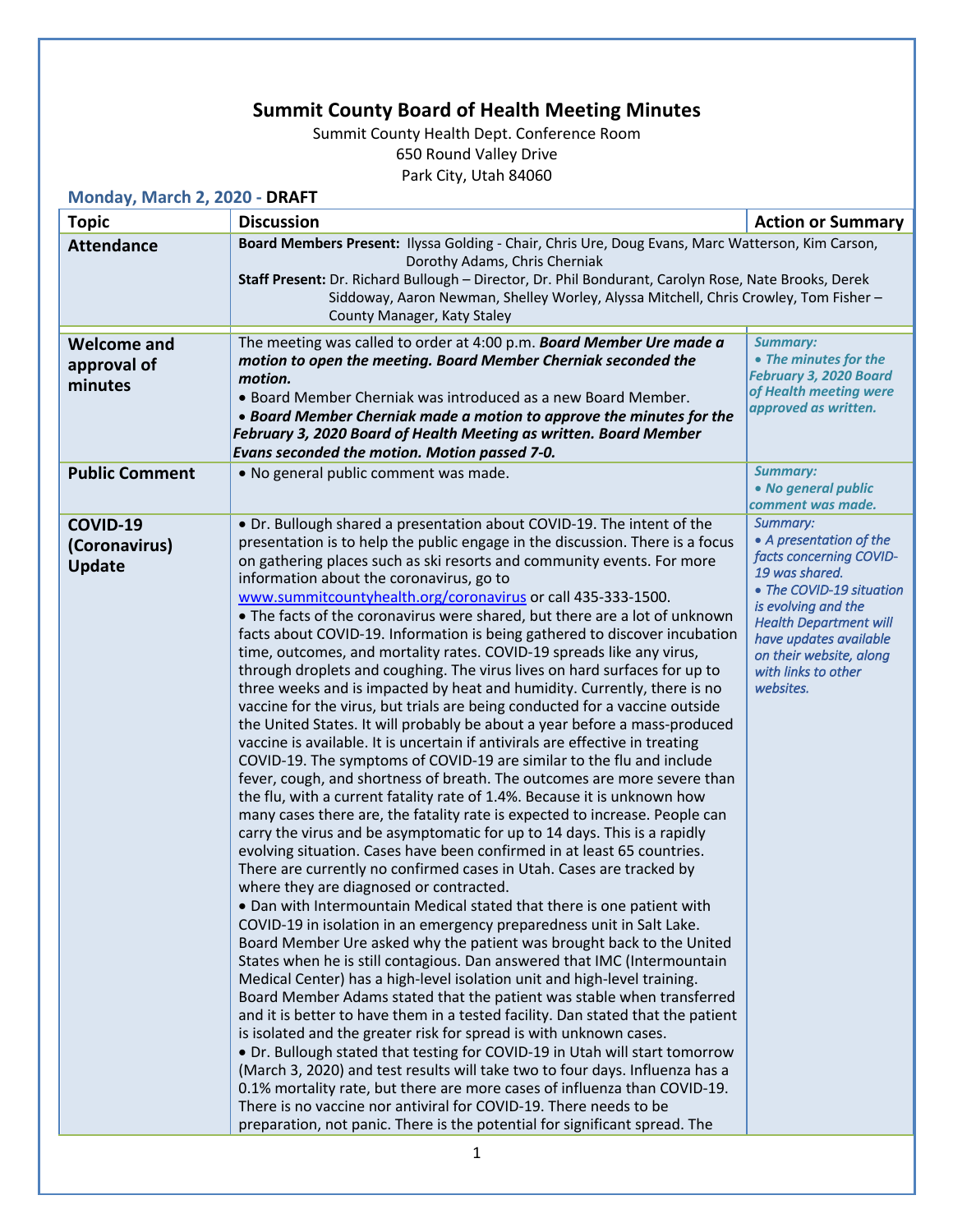| <b>Topic</b> | <b>Discussion</b>                                                                                                                                           | <b>Action or Summary</b> |
|--------------|-------------------------------------------------------------------------------------------------------------------------------------------------------------|--------------------------|
|              | mortality rate is higher for those age 50 and older, those with                                                                                             |                          |
|              | immunodeficiencies, those with diabetes, and those with organ issues. The                                                                                   |                          |
|              | Health Department is convening with partners, working on<br>communication, working with the CDC (Centers for Disease Control),                              |                          |
|              | working on preparedness (Chris Crowley is working on preparedness                                                                                           |                          |
|              | planning), and implementing the process.                                                                                                                    |                          |
|              | • There have been rumors that there is frustration that the Health                                                                                          |                          |
|              | Department did not share information sooner. The Health Department                                                                                          |                          |
|              | wants to be accurate and have plans in place. The process is not new and                                                                                    |                          |
|              | has been practiced with TB (tuberculosis) and H1N1. Confirmed cases by                                                                                      |                          |
|              | country were shown. There will be more cases through person to person<br>spread. When the virus goes human to human it is more aggressive. There            |                          |
|              | will be cases of COVID-19 in Utah, and there may be large numbers of                                                                                        |                          |
|              | people needing medical care at the same time. The health providers are                                                                                      |                          |
|              | competent. The Health Department is working on identifying resources.                                                                                       |                          |
|              | Public health has the authority to quarantine, but that puts a strain on law                                                                                |                          |
|              | enforcement. The Health Department is coordinating with law                                                                                                 |                          |
|              | enforcement.<br>• To protect yourself and others, wash your hands correctly (scrub                                                                          |                          |
|              | between fingers with warm water and soap and dry thoroughly), and avoid                                                                                     |                          |
|              | close contact with those who are sick. Wearing surgical face masks is                                                                                       |                          |
|              | intended to protect others if you are sick. Most people do not need face                                                                                    |                          |
|              | masks. Carolyn Rose stated that many people do not change gloves when                                                                                       |                          |
|              | they are supposed to, so it is better to use hand sanitizers, wipe down                                                                                     |                          |
|              | equipment constantly, and do not touch your face. Gloves and masks give<br>a false sense of security.                                                       |                          |
|              | • Dr. Bullough stated that the Health Department will continue to work                                                                                      |                          |
|              | with the CDC and the Utah Department of Health. The public can check                                                                                        |                          |
|              | www.cdc.gov for more information. The Health Department is working to                                                                                       |                          |
|              | get information to the community and are preparing for a potential local                                                                                    |                          |
|              | outbreak. The hospital and clinical facilities will lead when illness is                                                                                    |                          |
|              | suspected or identified. Intermountain is currently inventorying respirators<br>and other necessary equipment and they meet daily to go over                |                          |
|              | preparedness. There are estimates that one million people at a time could                                                                                   |                          |
|              | benefit from respirators. Data is new and is changing daily. There are some                                                                                 |                          |
|              | hospital rooms that could be converted to isolated rooms if necessary.                                                                                      |                          |
|              | There are no current test kits available in Summit County, but they have                                                                                    |                          |
|              | been requested. Testing will only be done after other illnesses are ruled                                                                                   |                          |
|              | out. High risk criteria have been developed. If a person is sick enough, they<br>will probably be hospitalized. People are encouraged to minimize exposure  |                          |
|              | by using telehealth. No one will be turned away due to inability to pay. The                                                                                |                          |
|              | biggest concern is that the incubation period for COVID-19 is two weeks.                                                                                    |                          |
|              | Www.intermountain.net has information to let people know when it is                                                                                         |                          |
|              | best to stay home and when to go to the hospital. The first step is always                                                                                  |                          |
|              | to call your doctor and/or the hospital so they can be ready for you if you<br>need to go to a medical facility. Respiratory issues and shortness of breath |                          |
|              | are the more critical symptoms. The County Health Department website                                                                                        |                          |
|              | will have updated information and links to other websites.                                                                                                  |                          |
|              | . Influenza is seasonal, and COVID-19 will probably slow down in hot                                                                                        |                          |
|              | temperatures, but will probably have a big peak next season. The State has                                                                                  |                          |
|              | the authority to close schools, and the local health officer (Dr. Bullough)                                                                                 |                          |
|              | has the authority to quarantine and close schools. The authority can be                                                                                     |                          |
|              | delegated by the Local Health Officer. All quarantines and school closures<br>will be done on a case by case basis, and the Health Department will work     |                          |
|              | with the School Boards. All information will be available in English and                                                                                    |                          |
|              | Spanish. There will be printed information available, as well as campaigns                                                                                  |                          |
|              | $\overline{2}$                                                                                                                                              |                          |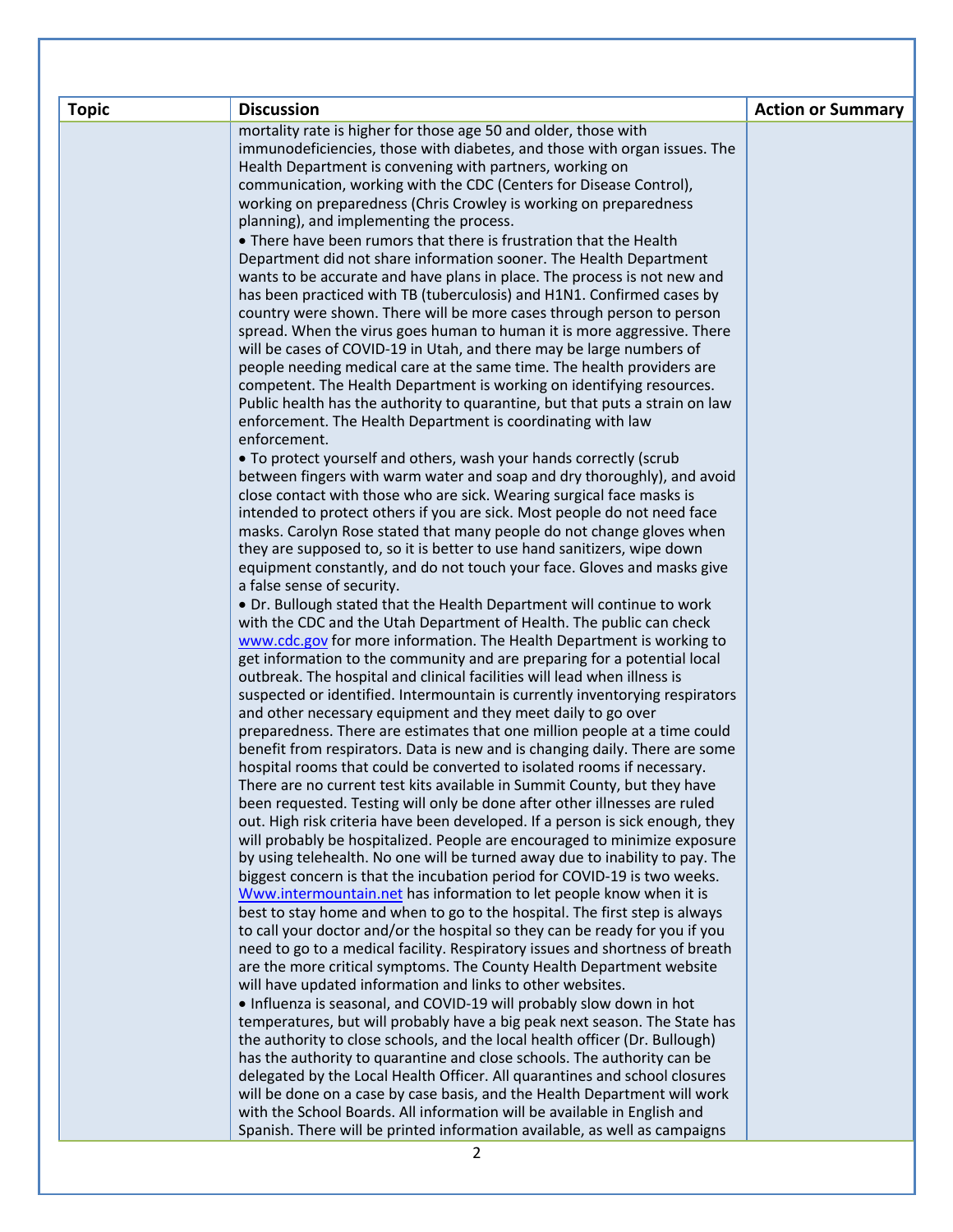| <b>Topic</b>                                                    | <b>Discussion</b>                                                                                                                                                                                                                                                                                                                                                                                                                                                                                                                                                                                                                                                                                                                                                                                                                                                                                                                                                                                                                                                                                                                                                                                                                                                                                                                                                                                                                                                                                                                                                                                                                                                                                                                                                                                                                                                                                                                                                                               | <b>Action or Summary</b>                                                                                                                                                                                                                                                                   |
|-----------------------------------------------------------------|-------------------------------------------------------------------------------------------------------------------------------------------------------------------------------------------------------------------------------------------------------------------------------------------------------------------------------------------------------------------------------------------------------------------------------------------------------------------------------------------------------------------------------------------------------------------------------------------------------------------------------------------------------------------------------------------------------------------------------------------------------------------------------------------------------------------------------------------------------------------------------------------------------------------------------------------------------------------------------------------------------------------------------------------------------------------------------------------------------------------------------------------------------------------------------------------------------------------------------------------------------------------------------------------------------------------------------------------------------------------------------------------------------------------------------------------------------------------------------------------------------------------------------------------------------------------------------------------------------------------------------------------------------------------------------------------------------------------------------------------------------------------------------------------------------------------------------------------------------------------------------------------------------------------------------------------------------------------------------------------------|--------------------------------------------------------------------------------------------------------------------------------------------------------------------------------------------------------------------------------------------------------------------------------------------|
|                                                                 | for TV, newspaper, and radio.                                                                                                                                                                                                                                                                                                                                                                                                                                                                                                                                                                                                                                                                                                                                                                                                                                                                                                                                                                                                                                                                                                                                                                                                                                                                                                                                                                                                                                                                                                                                                                                                                                                                                                                                                                                                                                                                                                                                                                   |                                                                                                                                                                                                                                                                                            |
| Legislative Update,<br><b>UALBOH Update</b>                     | • Board Member Watterson shared there are a lot of bills about food<br>freedom and agritourism being considered. There are four tobacco-related<br>bills (HB23, HB58, HB118, and SB37) to watch. HB23 would increase the<br>penalties for underage sales, support Tobacco to 21 Federal laws, and<br>allow for more inspections. The individual states need to update their<br>tobacco policies to 21 years old. The Federal government will start doing<br>compliance checks in the summer or fall.<br>HB58 would allow school administration to confiscate vaping devices and<br>call for \$5 million for school intervention programs.<br>HB118 would restrict the sale of flavored e-cigarettes to tobacco specialty<br>retailers and allow local authority to ban e-cigarettes and have receipt<br>restrictions. This bill also identifies retailers by what they sell. All these bills<br>have passed the House and are going to the Senate.<br>SB37 would allow greater penalties and enforcement for internet sales of<br>tobacco products. More local Health Department inspections would be<br>allowed, with more education opportunities. This bill has passed the<br>Senate and is going to the House. The grandfathering restrictions for<br>illegitimate stores will probably be put into one of the House bills.<br>• Aaron Newman shared HB38 is a Medicaid bill and the Senate is still<br>waiting for information about the budget. HB32 and HB35 are about<br>Behavioral Health and the budget is still being considered.<br>• Dr. Bullough shared there are a lot of carve out bills with environmental<br>health implications, with some specific to certain counties.<br>• Board Member Watterson stated there are current discussions about<br>\$15 million for help with COVID-19, with \$12 million going to local Health<br>Departments.<br>. Board Member Carson stated that bills can be tracked and recordings of<br>the hearings are available at www.le.utah.gov | Summary:<br>• Four tobacco-related<br>bills were discussed.<br>• The Medicaid bill and<br>the Behavioral Health<br>bills are waiting for<br>budget information.<br>• There are current<br>discussions about \$15<br>million to help with<br>COVID-19.<br>· Bills can be tracked<br>online. |
| <b>Board Retreat</b><br><b>Discussion and final</b><br>decision | • Dr. Bondurant stated that the Board should come up with high level<br>priorities for Staff to create greater goals. The CHA (Community Health<br>Assessment) is complete with the suggested revisions. Staff will be<br>available to discuss the resources available to support the Board priorities.<br>Future meetings will include discussion of detail-specific initiatives.<br>• Board Member Ure stated the retreat would be a waste of time because<br>Staff does not need to tell the Board of Health what they are going to do.<br>Staff already presents their priorities clearly. Dr. Bullough stated that the<br>Board of Health is a policy-making Board and it is important that the<br>Health Department have a formal process to define the support from the<br>Board of Health. This process would also give the Health Department the<br>authority behind the priorities. Dr. Bondurant stated this process would<br>also give direction of what the Board wants accomplished because Staff<br>sees priorities at a different level than the Board.<br>• Board Member Carson stated that it would be a good idea to review the<br>results of the CHA and identify priorities as a Board. Board support would<br>mean something to the County Council when it comes time to review the<br>budget. Board Member Evans stated the retreat also helps new Board<br>members to know what they are doing.<br>• The Board Retreat will be held May 11, 2020 from 3 to 6 pm, with dinner<br>being served. The CHA will be studied with priorities identified by the<br>Board. Aaron Newman will get the new SHARPS data sent or presented to<br>the Board in a closed session. Dr. Bondurant will bring a basic outline for<br>the retreat to the next meeting.                                                                                                                                                                                                                     | Summary:<br>• The Board should use<br>the CHA to identify<br>initiatives that the<br>strategic plan will<br>support.<br>• The Board retreat will<br>be May 11, 2020 from 3-<br>6pm.                                                                                                        |
| <b>Adjourn</b>                                                  | • The meeting adjourned at 6:05 p.m.                                                                                                                                                                                                                                                                                                                                                                                                                                                                                                                                                                                                                                                                                                                                                                                                                                                                                                                                                                                                                                                                                                                                                                                                                                                                                                                                                                                                                                                                                                                                                                                                                                                                                                                                                                                                                                                                                                                                                            | <b>Summary:</b>                                                                                                                                                                                                                                                                            |
|                                                                 | 3                                                                                                                                                                                                                                                                                                                                                                                                                                                                                                                                                                                                                                                                                                                                                                                                                                                                                                                                                                                                                                                                                                                                                                                                                                                                                                                                                                                                                                                                                                                                                                                                                                                                                                                                                                                                                                                                                                                                                                                               |                                                                                                                                                                                                                                                                                            |